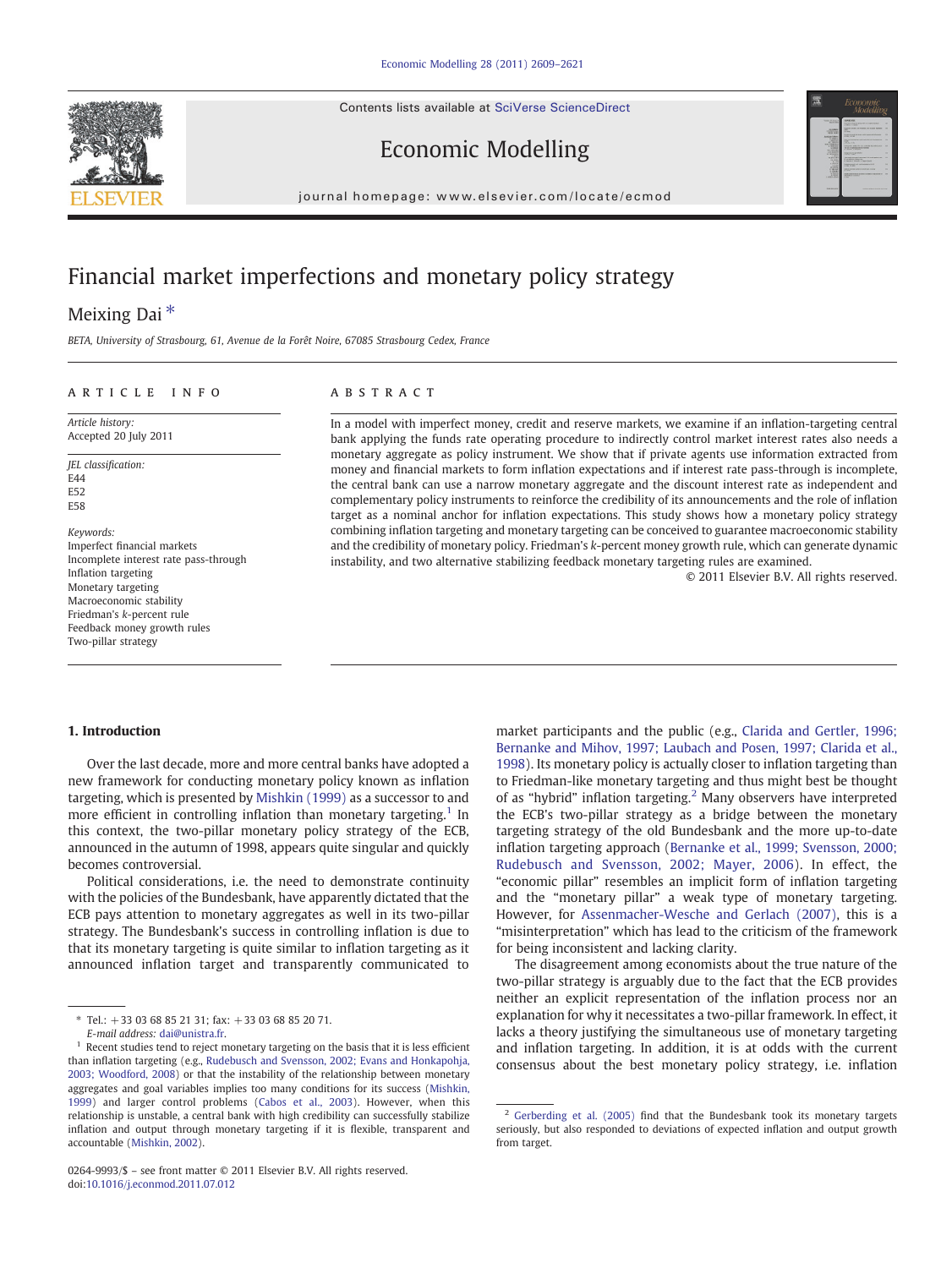targeting. According to this consensus, if the central bank controls the nominal interest rate, inflation expectations are independent of monetary aggregates. Furthermore, the duality problem in a simple New-Keynesian or traditional IS-LM model implies that we can either control money supply or nominal interest rate but not two of them at the same time.

Several authors provide empirical models of two-pillar Phillips curve which justifies the two-pillar strategy (e.g. [Gerlach, 2004;](#page--1-0) [Assenmacher-Wesche and Gerlach, 2007](#page--1-0)) by testing the hypothesis that inflation can be decomposed into a 'trend', which is explained by a smoothed measure of past money growth, and a deviation from that trend, which is accounted for by the output gap. Based on [Ireland](#page--1-0) [\(2004\), Barthélemy et al. \(2008\)](#page--1-0) have developed a DSGE monetary policy model for the Euro Area in which both the IS and Phillips curves depend on real balances. They have found a significant role for money in the Euro Area. These studies imply that the optimal interest rate rule depends on the money. Hence, inflation expectations depend on monetary aggregates even if only information extracted from the optimal inflation targeting rule, the Phillips curve and the IS curve are used to form them.

Other arguments in favor of the ECB's two-pillar strategy do not require direct effects of money on output or inflation. [Bordes and Clerc](#page--1-0) [\(2007\)](#page--1-0) argue that the central bank can influence the real interest rate through the liquidity effect in the short term but not in the medium to long term. Therefore, in order to reduce long-term price level uncertainty and to ensure the consistency between short-term and long-term inflation expectations, its only means of action is to influence inflation expectations through the announcement of a money growth target (or reference value). [Beck and Wieland \(2007\)](#page--1-0) have shown that, in the event of persistent policy misperceptions regarding potential output, the ECB-style cross-checking and changing interest rates in response to sustained deviations of long-run money growth can have some stabilization properties. Even [Woodford](#page--1-0) [\(2008\)](#page--1-0) agrees that, to the extent that money growth is useful as an indicator variable, there is no a priori reason to exclude monetary variables from the set of indicators that are taken into account by the central bank.

The financial crisis of 2007–09 has lead [De Grauwe and Gros](#page--1-0) [\(2009\)](#page--1-0) to contest the consensus according to which the price stability is a strategy that will minimize the risk of financial instability and the main responsibility for maintaining financial stability is in the hands of the supervisors and regulators.<sup>3</sup> Considering that there is a tradeoff between price stability and financial stability, they suggest that the ECB would continue to use the interest rate to achieve its inflation target while using reserve requirements and macro-prudential controls to maintain financial stability. Thus, the ECB would have an instrument to prevent asset bubbles from getting out of hand, which should stabilize inflation expectations.

The above studies neglect one important assumption which justifies the opposition between monetary targeting and inflation targeting. Indeed, under the assumption that all financial assets are perfect substitutes and hence interest rates in money and credit markets are perfectly controlled by the central bank, these two strategies become substitutable. By recommending the control of nominal interest rate, economists advocate that the supply of money is automatically determined by the demand ([Woodford, 1998;](#page--1-0) [Rudebusch and Svensson, 1999](#page--1-0)). It implies that the monetary authority implicitly confers to the private sector the following message: any quantity of money that you wish at given nominal interest rate will be provided. In a reduced macro-economic model (New-Keynesian or traditional IS-LM model) which simplifies at maximum the functioning of money and financial markets, the

inflation-targeting strategy is efficient and allows anchoring inflation expectations when the central bank is perfectly credible and transparent. However, in practice, financial institutions and other private agents do not have an unconstrained access to the central liquidity and the central bank is never perfectly credible and transparent.

It is to notice that, since the end of 1980s, most central banks (including inflation-targeting central banks) target only indirectly market interest rates through a funds rate targeting procedure [\(Walsh, 2003](#page--1-0)). Under such an operating procedure, the central bank, setting the discount interest rate, conducts open-market operations to target the funds rate, a very short interest rate in the interbank market. The literature on inflation targeting and interest rate rules greatly simplifies the theoretical models by not distinguishing these interest rates with other market interest rates (e.g., longer term interbank interest rate, medium and long term lending rates), which directly affect private consumption and investment.

As [Romer \(2000\)](#page--1-0) has remarked, one area in which both the traditional IS-LM approach (where the money is considered as monetary policy instrument) and IS-MP approach (where MP stands for monetary policy, i.e. interest rate rule or inflation targeting rule) may have simplified too far is in their treatment of financial markets. In both approaches, the only feature of financial markets that matters for the demand for goods is 'the' real interest rate that monetary policy can powerfully and directly influence as the central bank desires. In practice, the demand for goods depends on interest rates that the central bank may not be able to control directly and tenuously as well as the level of credit which is available at those rates. An analysis, which more carefully takes account of the impacts of various developments in financial markets on the demand for goods as well as the mechanism through which the monetary policy affects these interest rates and the level of credit, would highlight many of the difficulties and uncertainties of actual policy-making. For B. [Friedman \(2003\),](#page--1-0) abandoning the role of money and the analytic of the LM curve makes it more difficult to take into account how the functioning of the banking system (and with it the credit markets more generally) matters for monetary policy and also leaves open the underlying question of how the central bank manages to fix the chosen interest rate in the first place. $4$ 

A large empirical literature has shown that the transmission mechanism of monetary policy is hindered by incomplete interest rate pass-through from the discount rate to the credit market interest rate due to various imperfections or frictions in money and financial markets (e.g. [Hofmann and Mizen, 2004; Liu et al., 2008; Hulsewig et al., 2009\)](#page--1-0). Incomplete interest rate pass-through offers a better description about how the economy is functioning and how the monetary policy is implemented, and it has important implications for the monetary policy strategy. For [Kobayashi \(2008\),](#page--1-0) it implies that the central bank should smooth the movement in policy interest rate. A theoretical study of [Kwapil and Scharler \(2010\)](#page--1-0) has shown that the incomplete passthrough renders the Taylor principle insufficient. [Dai \(2010\)](#page--1-0) has proven that a monetary base operating procedure is always more efficient in stabilizing output than a funds rate targeting procedure when the control of market interest rates is indirect and imperfect.

This paper examines how the monetary policy strategy of a central bank, which uses a funds rate targeting procedure to indirectly control market interest rates through setting the discount interest rate and conducting open-market operations, will be affected by the

 $3$  They agree with the emerging consensus that price stability does not guarantee financial stability and is, in fact, often associated with excess credit growth and emerging asset bubbles (e.g., [M. King, 2009; Shirakawa, 2009](#page--1-0)).

<sup>&</sup>lt;sup>4</sup> These concerns find some echoes in [Goodhart \(2007\)](#page--1-0) who thinks that the central banks must still pay attention to monetary aggregates, in particular the growth rate of the bank credit allocated to the private sector, or in [Christiano et al](#page--1-0). (2007) showing that a monetary policy which concentrates too narrowly on inflation can, in an unintended way, contribute to reduce the welfare via cycles of expansion and depression in real and financial variables. More recently, [Walsh \(2009\)](#page--1-0) observes that distortions in financial markets and financial shocks that generate real effects of monetary policy also imply that financial stability may require making trade-offs with inflation stabilization and output stabilization.